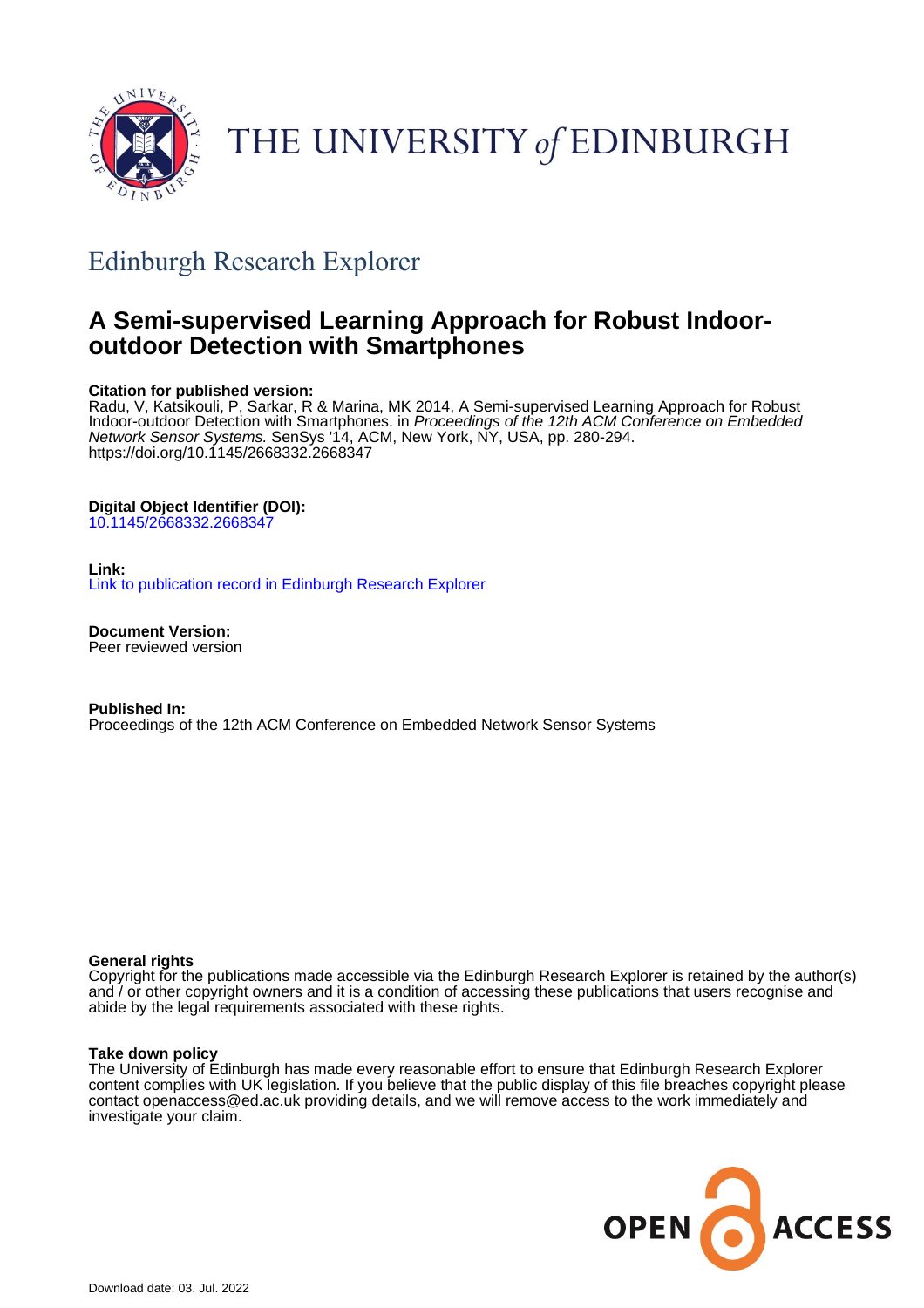## **A Semi-Supervised Learning Approach for Robust Indoor-Outdoor Detection with Smartphones**

Valentin Radu, Panagiota Katsikouli, Rik Sarkar, and Mahesh K. Marina School of Informatics The University of Edinburgh

v.radu@sms.ed.ac.uk, p.katsikouli@sms.ed.ac.uk, rsarkar@inf.ed.ac.uk, mahesh@ed.ac.uk

## Abstract

The environmental context of a mobile device determines how it is used and how the device can optimize operations for greater efficiency and usability. We consider the problem of detecting if a device is indoor or outdoor. Towards this end, we present a general method employing semi-supervised machine learning and using only the lightweight sensors on a smartphone. We find that a particular semi-supervised learning method called co-training, when suitably engineered, is most effective. It is able to automatically learn characteristics of new environments and devices, and thereby provides a detection accuracy exceeding 90% even in unfamiliar circumstances. It can learn and adapt online, in real time, at modest computational costs. Thus the method is suitable for on-device learning. Implementation of the indoor-outdoor detection service based on our method is lightweight in energy use – it can sleep when not in use and does not need to track the device state continuously. It is shown to outperform existing indoor-outdoor detection techniques that rely on static algorithms or GPS, in terms of both accuracy and energy-efficiency.

## Categories and Subject Descriptors

C.3 [Special-Purpose and Application-Based Systems]: Real-time and Embedded systems, Signal processing systems

#### *Keywords*

Mobile sensing, context detection, semi-supervised learning, co-training

## 1 Introduction

Context sensing or detection is a key component of mobile and ubiquitous computing systems for enabling contextaware applications [7]. The term "context" encompasses a variety of aspects of a mobile user including location, time, environment, device and activity. Some of these aspects

SenSys'14, November 3–6, 2014, Memphis, TN, USA.

Copyright is held by the owner/author(s). Publication rights licenced to ACM. ACM 978-1-4503-3143-2/14/11 ...\$15.00

http://dx.doi.org/10.1145/2668332.2668347

such as time are straightforward to identify whereas others are relatively more challenging to detect. The emergence of smartphones and their rapid adoption have created great interest in context-aware mobile applications. At the same time, the many sensors built into modern smartphones (e.g., accelerometers, compass, light) aid in the context detection task. For example, the accelerometer on a smartphone is used for sensing the device orientation and accordingly aligning the screen to switch between portrait and landscape modes. In recent years, there has been considerable research on context sensing with smartphones, mostly focused around (indoor) location tracking [21, 16, 26, 14] but also looking at other aspects of context such as activity recognition [9] and transportation mode [20].

In this paper, our focus is on detecting whether a mobile user is indoor or outdoor, which we refer to as the *Indoor-Outdoor (IO) Detection* problem. IO detection is an environment related aspect of user context that is important for enabling context-aware applications. For example, personalization applications can use the IO state to provide better usability – trigger reminders, change volume and screen brightness, change application shortcuts and make other adaptations when a user moves from outdoor to indoors or vice versa. To save power, the phone itself may be able to turn on or off certain sensors depending on their usefulness. For example, GPS is mainly useful outdoors and can be turned off when inside a building. IO detection can also assist in better detection of other aspects of context such as location. Recent advances in mobile location tracking clearly indicate that the solutions suitable for outdoor tracking are distinct from those considered effective for indoor localization – localization outdoors is typically based on GPS, while indoor localization approaches are largely GPS-less, and exploit the prevalent WiFi infrastructure in combination with other phone sensors. Thus knowing whether the user is indoor or outdoor is useful in invoking the appropriate location tracking solution.

There are two existing techniques for IO detection. One is to use GPS and its drop in confidence or inability to obtain a fix as a cue to infer that the user is indoors (e.g., [17, 21]). The other called IODetector [27] combines separate estimations from cell signal, light and magnetic intensity based features to infer whether the environment state is indoor, outdoor or semi-outdoor. In this paper, we first conduct an indepth experimental investigation of the effectiveness of these

Permission to make digital or hard copies of all or part of this work for personal or classroom use is granted without fee provided that copies are not made or distributed for profit or commercial advantage and that copies bear this notice and the full citation on the first page. Copyrights for components of this work owned by others than ACM must be honored. Abstracting with credit is permitted. To copy otherwise, or republish, to post on servers or to redistribute to lists, requires prior specific permission and/or a fee. Request permissions from Permissions@acm.org.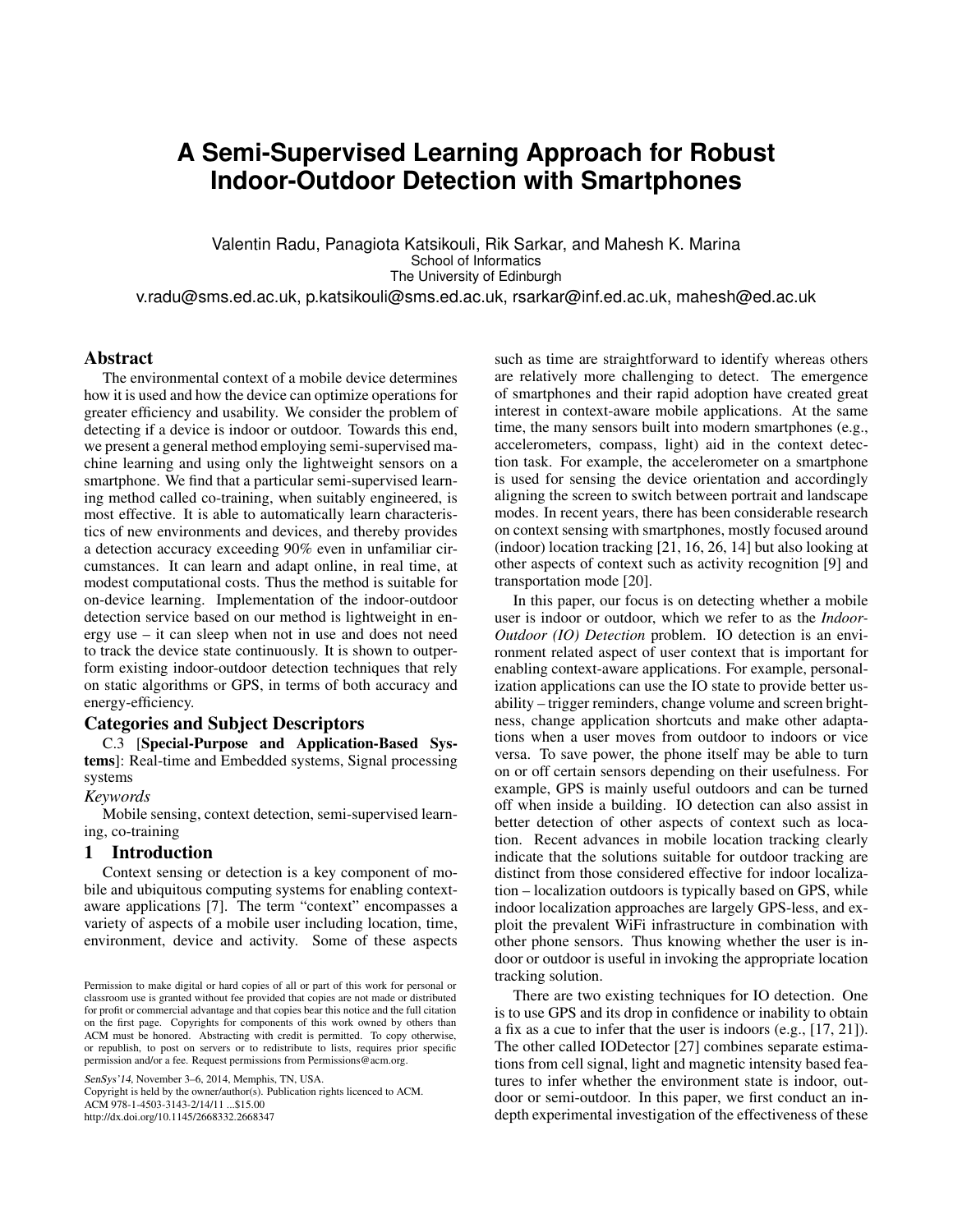two techniques in different real-world scenarios with different devices and find that neither of them provides satisfactory results. GPS is too expensive from an energy consumption viewpoint; it is also unreliable because it is sometimes possible to get a GPS fix while indoors and not get it in some outdoor locations. On the other hand, the accuracy with IODetector can be poor because it performs detection using an algorithm with hard-coded thresholds, that do not hold across different environments and devices.

We approach the IO detection problem from a machine learning point of view. With a supervised learning framework and considering a range of different classification algorithms, we find that it is possible to achieve an accuracy up to 97% when using classifiers in environments similar to those seen during model training phase. In comparison, IODetector has an accuracy in the range of 55-70% and GPS based technique gives an accuracy around 70% to 80%. However when supervised classifier models are used in unfamilar environments, their accuracy drops to around 80%; the alternatives also do quite poorly in such situations — for instance, the accuracy with IODetector can be as low as 35% to 50%, even when given suitable thresholds based on the data. The fundamental issue is that when a user encounters a new environment or the classifier is applied on a device different from the one used in its training, the model needs to adapt to the new environment/device. Doing so naively by collecting additional labeled training data with ground truth information requires user involvement, which is intrusive and impractical.

Our main contribution is the use of a *semi-supervised learning approach* that can continuously learn in new environments, and adapt to them for indoor-outdoor detection, without user involvement. Existing works on learning from mobile sensing data have largely utilized offline methods where all the data is available for analysis. Our method instead works *online* – learning in real time – and on the device itself, at a modest computational cost.

Our system works as follows. We start with a small amount of *labeled* sensor data, for which the true indoor/outdoor state (ground truth) is known accurately – for example, supplied manually by the developer. Using this data, in the preprocessing stage, we train a classifier system. This classifier is capable of accurate IO detection in the environment where the training data was collected. To produce accurate detection in new unfamiliar environments – for example for a different user – the classifier needs to learn without the help of labeled data. This learning is achieved with semi-supervised learning.

We studied three different semi-supervised learning methods, namely clustering, self-training and co-training, and found that that a well-designed co-training model is most effective providing greater than 90% accuracy across diverse and previously unseen environments. A choice of Naive Bayes classifiers gives the highest accuracy in this adaptive setting.

Our co-training based indoor-outdoor detection system has several attractive properties. Naive bayes classifiers can be designed to update online at negligible computation and memory costs, thus it can update and learn on the mobile device itself without communication costs and delay. Therefore it is also privacy preserving. The method is stateless: it does not need temporal history and can be run on-demand; thus the sensors can sleep except when responding to a query. The approach is lightweight and uses only low power sensors. A single state estimation costs only about 0.73 Joules, and our experiments show it to be significantly more efficient than other methods. We also show the value of our system with a case study focusing on avoiding wasteful WiFi scans while outdoors, thereby achieve substantial power savings.

To summarize, the contributions of this paper are:

- 1. We experimentally highlight the limitations of existing approaches for indoor-outdoor detection: IODetector and GPS based method (§3). We highlight an inherent limitation of the state-of-the-art IODetector approach, which is that it is non-adaptive to different environments that a mobile user may encounter. Moreover, the subjectively defined semi-outdoor state is a key element of the IODetector approach. In this paper we tackle a harder and more precisely defined problem: IO detection without a fallback semi-outdoor state. GPS based approach, on the other hand, is found to be power hungry and also unreliable.
- 2. We thoroughly examine the commonly used supervised machine learning approach for IO detection problem (§4) and argue that it shares the same non-adaptive nature as IODetector approach, though to a slightly lesser extent.
- 3. We show that semi-supervised learning approach (and co-training technique in particular) is more effective than existing approaches by adapting automatically to new environments. This is the first time semisupervised learning methods are employed for context detection on mobile phones. We present an implementation of our co-training based IO detector that outperforms alternative methods in terms of both accuracy and energy-efficiency as a result of its adaptive learning ability and on-demand sampling of lightweight sensors.  $(§5–§7)$

## 2 Motivation for Indoor-Outdoor Detection

In this section, we outline some use cases that can benefit from indoor-outdoor (IO) detection. [27] discusses several other applications that can benefit from IO detection capability, including activity recognition, logical localization and automatic image annotation.

IO Context Aware Device Adaptation and Personal Assistants. Device usage patterns and environment characteristics tend to differ between indoors and outdoors. For example, indoors, a user may want to interact with smart TVs and appliances, whereas outdoors a user may want to use maps. Indoors are likely to have low light and WiFi, whereas outdoors connectivity would likely be via cellular and increased screen brightness may also be helpful for better visibility in sunlight. Adapting the phone interface and behavior based on IO detection could potentially lead to better usability. Examples of other such adaptations include: triggering reminders; changing device volume; updating the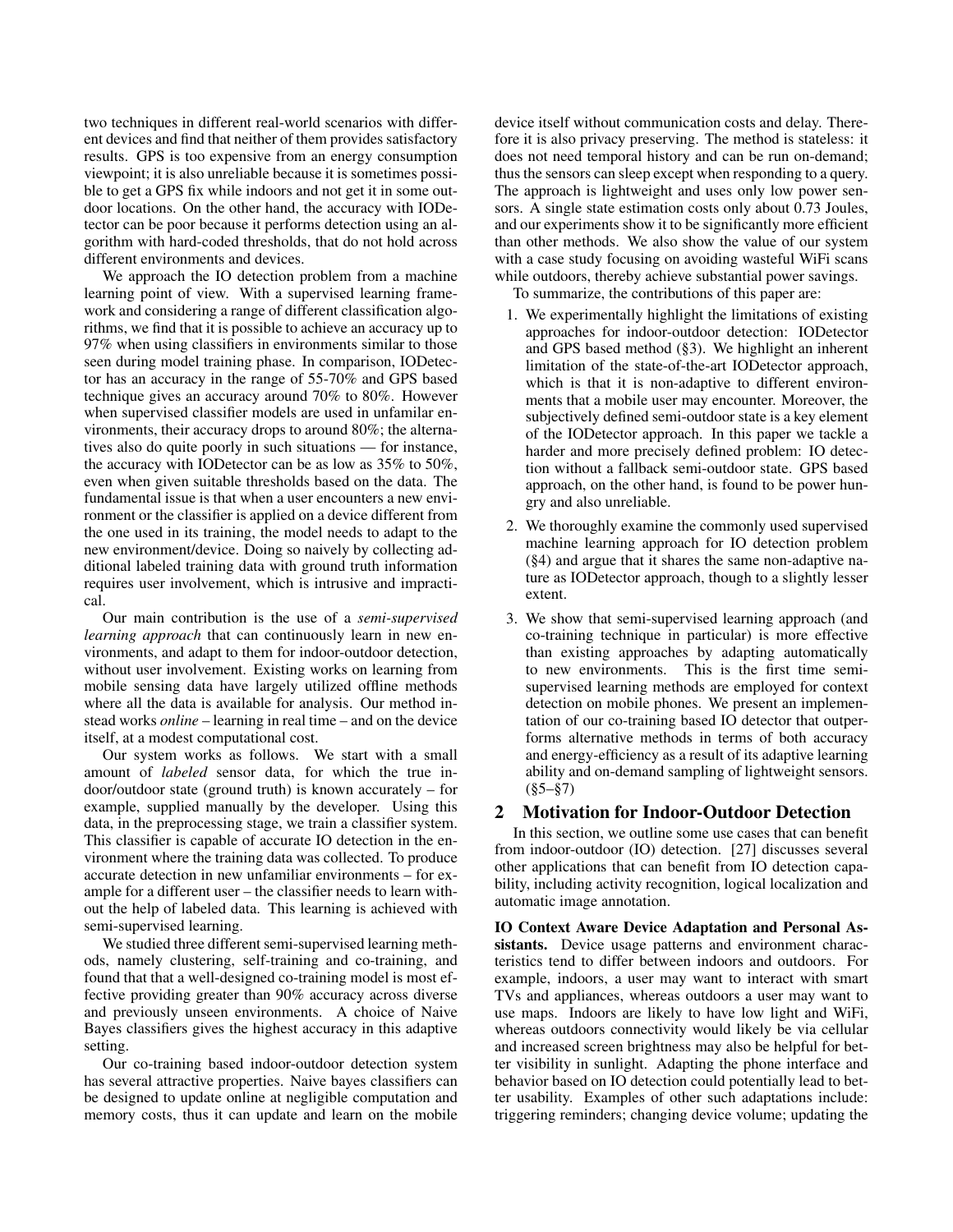app shortcuts and home screen apps.

IO Context Aware Power Management. Some phone sensors like GPS and WiFi interface are power hungry. There is also diversity between environments when these sensors are useful. For example, GPS is unlikely to be available while indoors so keeping the GPS on and repeatedly trying to obtain a fix is bound to be wasteful from device battery power consumption perspective. Similarly, WiFi likely may not be available while outdoors so repeated scanning for WiFi networks would also be wasteful. In fact, systems like [24] aim to avoid such unnecessary WiFi scans to save energy.

Triggering Indoor/Outdoor Localization Services. As mentioned at the outset, IO detection can aid with the detection of other aspects of user context. As a case in point, indoor localization systems differ widely from those used for outdoor location tracking and need to be invoked when a user enters/exits an indoor environment (e.g., office building or shopping center). Having an energy-efficient IO detection service running on the phone can help in such situations to start/stop the appropriate localization service.

Reliable Crowdsourced Mobile Network Measurement. Crowdsourcing based measurement leveraging real user devices has emerged as a cost-effective method for continual monitoring of mobile cellular networks as evident from the plethora of mobile measurement apps (e.g., OpenSignal<sup>1</sup>). However such apps lack the crucial context information for reliable mobile coverage and quality assessments. We have found in past experiments<sup>2</sup> that not distinguishing indoor measurements from those obtained while users were outdoors can introduce significant errors in coverage estimation with crowdsourced mobile network measurements.

## 3 Critique of Existing Indoor-Outdoor Detection Techniques

In this section, we study the characteristics of sensor signals in indoor and outdoor environments, and how existing approaches perform with respect to detecting those environments. The natural subjects of study are detection using GPS based method (as in [17, 21]) and using IODetector [27]. We developed an Android application that records all sensor values on the phone, and has an interface where users can input the ground-truth environment state (indoor or outdoor) as they transition from one to the other, which is also recorded. In this initial study, we use data collected using this application in our university campus to evaluate the two IO detection methods mentioned above.

## 3.1 GPS based IO Detection

GPS signals are usually available outdoors where the sky is directly visible, and are often weak or unavailable indoors when the sky is obscured by ceiling and walls. Thus, the estimated accuracy of GPS localization can be used to infer if a user has moved from outdoors to indoors or vice versa [21].

The main drawback of GPS is its high power consumption – it is the most power hungry sensor on a smartphone. We evaluated the power consumption of different sensors on

<sup>1</sup>http://opensignal.com/



Figure 1. Power consumption of various sensors on a modern smartphone (Samsung Galaxy S3).

a Samsung Galaxy S3 phone, using a custom application to enable each sensor on demand and the Monsoon Power Monitor<sup>3</sup> device to measure precisely how much power the phone needs from the battery. We found that GPS consumes  $370$ mW in operation (Figure 1) – much higher than most other sensors. Note that power consumption for WiFi interface in Figure 1 refers to the average over one WiFi scan while the power consumption for the cellular interface is for obtaining a passive signal strength measurement. Though not reported here, other smartphones have similar power consumption of sensors.



Figure 2. GPS accuracy at outdoor-indoor transition: GPS continues to provide fixes indoors; localization accuracy worsens gradually. Gaps indicate that GPS fix was not obtained at those instances.

We also evaluated GPS based localization as a method to detect indoor/outdoor state, and found that it is not particularly reliable. GPS can sometimes get a satellite fix indoors, for example when the user is close to a door or window, which can be beneficial in localization [5], but reduces its reliability as an indoor-outdoor classifier. From our experiments, we find that GPS often continues to report fixes for up to 10-35 seconds after the transition from outdoor to indoors has happened; this is illustrated in Figure 2. Consequently, as shown in the following sections, we only get an accuracy around 70% to 80% when GPS localization inaccuracy (in comparison with an appropriately chosen threshold) is used as an indicator to detect indoor/outdoor state.

#### 3.2 IODetector

IODetector [27] is a recent work using primarily the cell, light and magnetic field sensors to determine indoor/outdoor

<sup>2</sup>http://www.bbc.co.uk/news/business-14574816

<sup>3</sup>https://www.msoon.com/LabEquipment/PowerMonitor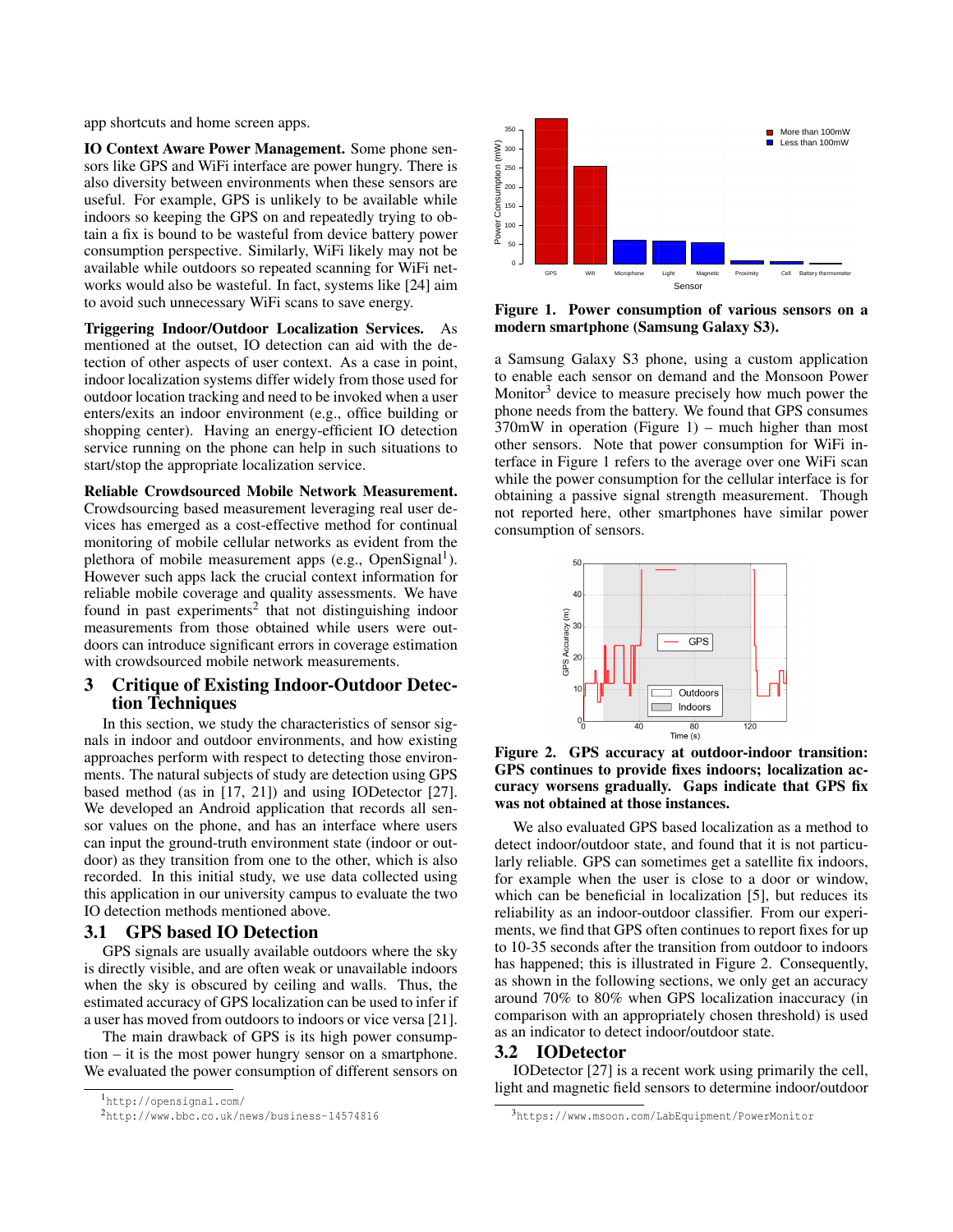state. Based on experimental data, IODetector establishes some characteristics of these quantities from empirical observation: (1) In daytime, in outdoors, light intensity is typically much higher than indoors; (2) When the user's context changes from outdoors to indoors, the cell signal strength drops rapidly due to attenuation from walls and ceilings; and (3) Magnetic field intensity measured on phone tends to fluctuate rapidly when the user is moving indoors due to appliances, electric currents and metallic objects nearby, compared to open spaces outdoors. IODetector correspondingly runs 3 primary detectors which provide their individual estimates for three environment states (indoor, outdoor, semioutdoor), and corresponding confidence in those estimates. Then IODetector aggregates these results together. The state that receives the most overall confidence in estimations, is output as the current state.

The semi-outdoor state in IODetector is intended to cover the situation when a user is close to a building but still outside, or is in a semi-open environment, and the signals from the sensors do not easily distinguish between indoor and outdoor. We are however interested mainly in the basic states, which are indoor and outdoor, since these are the ones most relevant to context adaptive applications. An uncertain state like semi-outdoor is difficult for many applications to interpret since the environment characteristics there are not defined. Indoor/outdoor transitions are relatively objectively defined, by crossing a threshold such as a door, but the determination of a state to be semi-outdoor is subjective, since in absence of a precise definition, any state can be treated as semi-outdoor. This makes it difficult to obtain meaningful ground truths from users to evaluate the accuracy of a method using semi-outdoor state. As we shall show later, even though more challenging, it is possible to design a system that produces accurate indoor/outdoor detection without relying on uncertain intermediate states.

We evaluated the individual primary detectors as well as combined IODetector on our dataset, collected as described at the beginning of this section. This data was collected in the ideal way for IODetector, with the phone in hand and in front of the user, exposed to the light and electromagnetic signals. Note that IODetector paper also describes a *stateful* detector based on a Hidden Markov Model. As the stateful scheme was shown to provide only a marginal improvement in accuracy over the simpler stateless scheme outlined above, so we focus only on the latter in our detailed examination below.

Light Detector. Broadly speaking, the light component of IODetector operates using two thresholds. If it is daytime then it checks for light intensity  $L > 2000$  Lux, in which case it outputs Outdoor, else it outputs Indoor, with high confidence. At night time, it checks for *L* < 50Lux to produce a low confidence output of Outdoor, else it outputs Indoor.

We tested this light detector on our dataset, and found that even the high confidence results do not always hold due to differences in climate and weather conditions. In 4 out of 5 cases we examined, the light intensity did not go beyond 2000Lux even in the plain open area outdoors. We observed that this behaviour is closely tied to the weather: in a day

with heavy clouds, the value of 2000Lux is never reached. The observation was tested on multiple phones. The discrepancy is clearly a result of testing in a different place and in different weather conditions.



Figure 3. Light intensity at outdoor-indoor transition: light intensity drops on move to indoors, but outdoor intensity can be lower than IODetector threshold to detect outdoor state.

Figure 3 shows variation in light intensity at an outdoor to indoor transition, where a different threshold could have easily detected the state change. This suggests that light intensity is in fact a good feature to consider, provided we can determine the threshold suitably. But light sensor has the drawback that it is easily obstructed. If the phone is in a pocket or handbag, light does not help. IODetector uses the proximity sensor to detect when the phone may be in pocket or bag, and thus disregard the light sensor readings at those times.

Cell Detector. The cell detector component of IODetector looks for change of cellular signal strengths by 15 dBm (7.5 ASU) in an interval of 10 seconds, to detect transitions between indoor and outdoor. IODetector uses aggregate signal strengths of multiple towers, which on Android will require the phone to operate in GSM mode disrupting its normal use. Thus in our experiments we use the signal strength from the cell tower phone is associated with at the time of measurement.

We find that in many cases, transitions do not have this slope. Figure 4(a) shows such a case where the change in signal strength is slower than the threshold at the transitions. On the other hand, when the user is moving from room to room inside a building, the presence of walls can cause the signal to change rapidly (Fig. 4(b)).

Derivatives (slopes, rate of change etc) of signals, while useful in principle, are sensitive quantities susceptible to noise, and as a result, can produce erroneous results as shown in Figure 4. Further, such quantities can only detect transitions; they cannot detect the state when the user is static. To make use of the cell signal derivative, the detection system has to be running continuously, since it cannot provide any information until a transition happens. Thus it cannot be used for a power efficient detector that can be activated on demand.

Magnetic Detector. The magnetic detector component of IODetector works by inspecting the variance of magnetic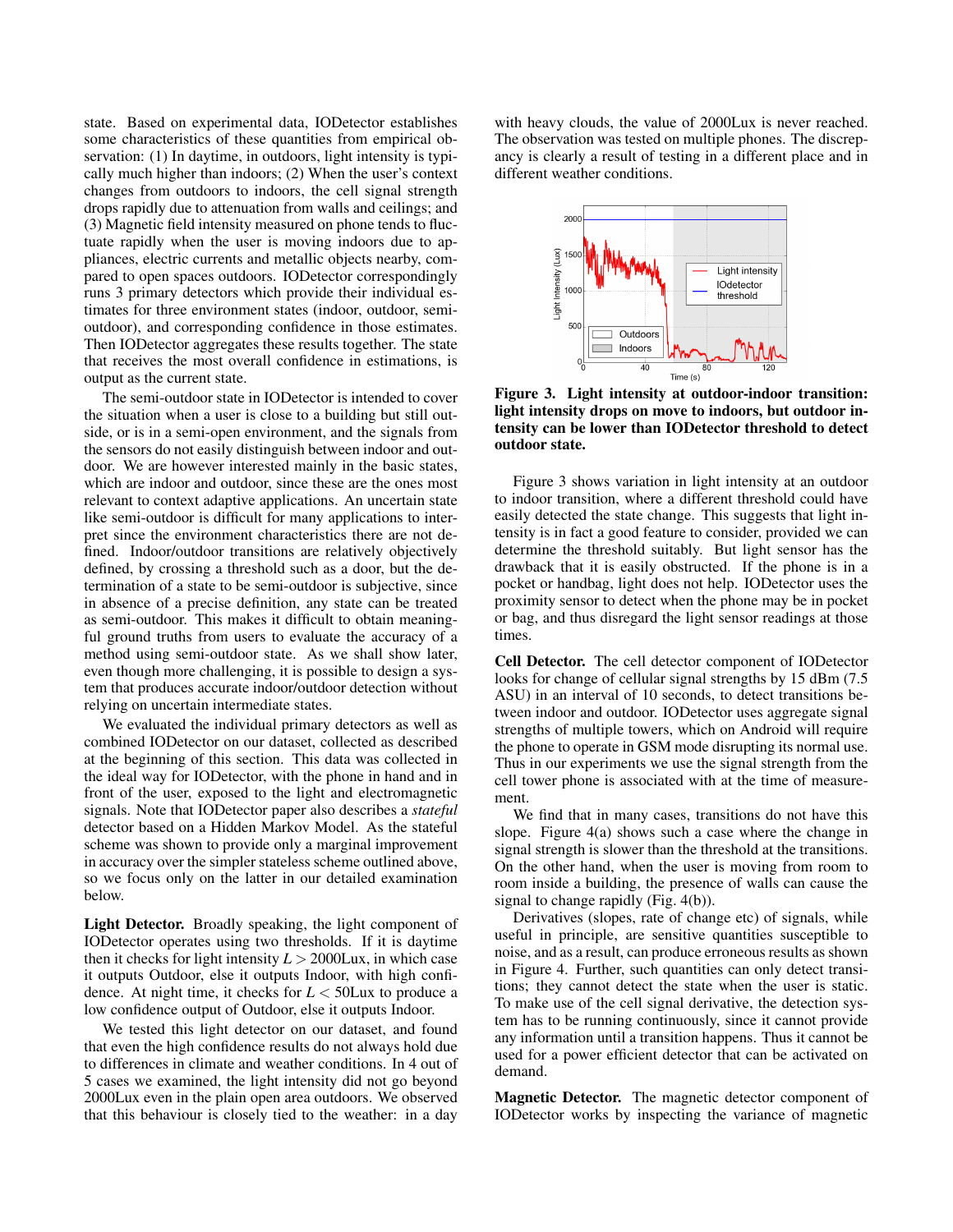



(a) Cell signal at transition (b) Cell signal variations in-

door Figure 4. (a) At a transition, cell signal can change by less than 15dBm in 10 seconds. (b) During movements inside a building, cell signals can change faster than 15dBm in 10 seconds.

field strength measured in  $\mu T$  in a time window of 10 seconds. If this variance is above 18 then the environment state is determined to be indoors, otherwise the component outputs an outdoor state.



Figure 5. Magnetic variance fails to detect an indoor state with given threshold.

We found this component to have the lowest accuracy of all at 40% or lower. One example is shown in Figure 5, showing that outdoors the magnetic variance is usually below the threshold but indoors there are very few situations when the variance in a 10 second time window goes above the threshold of 18.

IODetector with all components. The results of all components combined can be seen in Table 1, for data from our campus with the user entering and leaving 5 different buildings. The overall accuracy is about 71.30%. The data was collected in partially cloudy weather, and included approximately equal volumes of indoor and outdoor samples. This table shows results for a single device (a Galaxy S3 phone), results are in the same range with those obtained by other devices (Nexus 4 and Nexus 5).

Since light sensor tends to be often unavailable due to the phone being inside a pocket or handbag, we separately show results for detection without light information in Table 1. The overall accuracy falls to 55.45%, which suggests that IODetector is in fact heavily dependent on light for accurate detection.

We also show the results for a specific time slice in Figure 6, where the IODetector is first confused by the Light Detector that the environment state is indoors for the first 30

| <b>Building</b> | <b>IODetector</b>  | <b>IODetector-</b>           |
|-----------------|--------------------|------------------------------|
|                 | Accuracy $(\% )$   | without light sensor( $\%$ ) |
| Building1       | 78.32              | 66.2                         |
| Building2       | 85.87              | 41.12                        |
| Building3       | 57.19              | 41.67                        |
| Building4       | 60.11              | 88.6                         |
| Building5       | $75.\overline{02}$ | 39.68                        |
| <b>Average</b>  | 71.30              | 55.45                        |

Table 1. Accuracy of IODetector inside/outside 5 different buildings in our campus.



Figure 6. Decisions of all components, IODetector, and ground truth in a specific case. Blue: Indoors, Red: Outdoors, Gray: Undetermined. Cell signal derivative fails to produce results until the second transition.

seconds, whereas the Cell detector reacts only at around 110 seconds mark to detect the outdoor transition.

#### 3.3 Summary

In summary, the GPS based method is impractical due to its high power requirements, and is also not very accurate. IODetector is lightweight, but the plots shown above suggest that a difference in environment between where IODetector was designed and where we tested them causes it to produce poor results. While the essential trends utilized by IODetector were clearly present, the hard-coded thresholds it uses to estimate the indoor/outdoor states do not hold. The use of different phones is also a contributor to the poor performance observed with IODetector.

## 4 Indoor-Outdoor Detection via Supervised Classification

Indoor-outdoor detection is essentially a classification type problem in machine learning: given a tuple of features based on measured sensor values, we wish to classify the current state as either Indoor or Outdoor. The most common classification technique – called supervised classification – works as follows. It is first provided some feature tuples with associated class labels (i.e., in our case, ground truth environment state — indoor or outdoor), from which a classifier is built or *trained*. This classifier essentially encodes the pattern of classes found in the labeled data. Afterwards, this encoded pattern or classifier can be used to deduce labels of new data with unknown class. This works, provided the fresh data follows the same pattern as the pre-labeled data used to build the classifier. Supervised classification can deduce relatively complex relations between different features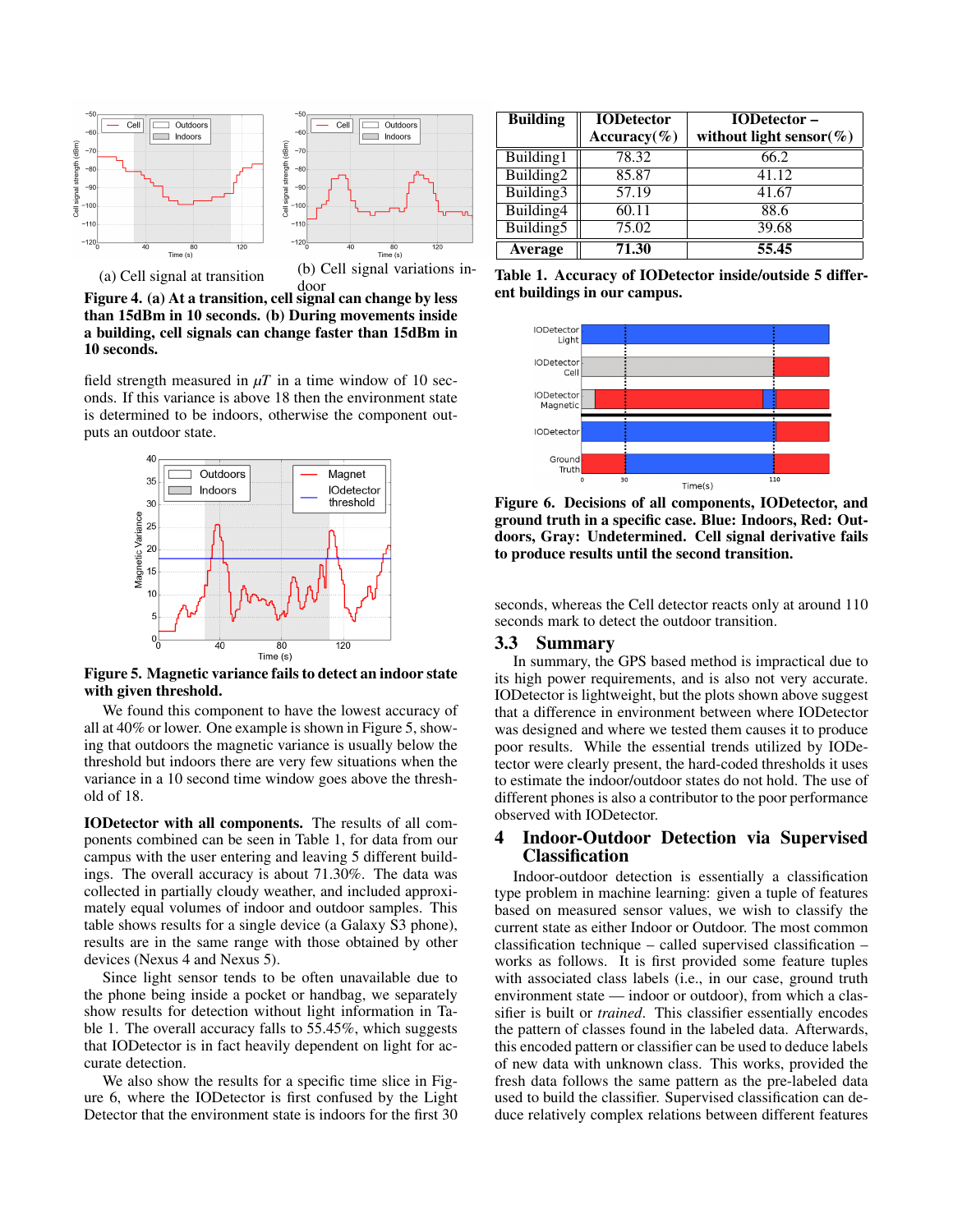(attributes) in the labeled data. Thus classifiers are more general and powerful than methods that treat features separately (e.g., [27]).

## 4.1 Experimental Setup

Data collection. We collected indoor and outdoor data from several different types of environments such as university campus, city center and residential areas, with two different types of phones (Nexus 5 and Galaxy S3). Two participants took part in this experiment and they were asked to move freely in those environments with normal use of the phone, including putting them in pocket or handbag when not in use. The only constraint was to input their transition between indoor and outdoor, which is necessary for having ground truth to generate labeled training data as well as for assessing the accuracy of different classification techniques.

Data consisted of sensor readings from the set of sensors available on smartphones (light, proximity, magnetic, microphone, cell, Wi-Fi, GPS, battery thermometer). We also noted the type of environment where the data was collected.

- Campus area buildings of university, concentrated in a small area inside the city.
- City center downtown area with public buildings (like shopping centers, train stations, restaurants etc.) situated in the city center.
- Residential area private buildings in residential area, i.e. homes of participants and friends.

The distribution of the collected data across environments is presented in Table 2. Dataset<sub>-1</sub> and Dataset<sub>-2</sub> were collected at the same time of the year, in similar weather conditions, with Google Nexus 5 and Samsung Galaxy S3 phones respectively. Dataset 3 was collected two months earlier in different weather conditions using Galaxy S3. Unlesss mentioned otherwise, for the most part we'll focus on Dataset<sub>-1</sub>, the largest of these 3 datasets, for simpler exposition. The results on other datasets were analogous.

Classification techniques and tools. We use WEKA [23], the open source machine learning software suite. WEKA includes several classification libraries categorized into eight types: *Bayes, Functions, Lazy, Meta, Mi, Misc, Rules, Trees*.

Based on popularity in applied machine learning and best performance seen with our datasets, we focus on a smaller set of classifiers in our analysis. The set of classifers we consider are: *J48 decision tree, NaiveBayes, BayesNet, Locally Weighted Learning (LWL)* and *Sequential Minimal Optimization (SMO)*. Among these classifiers, decision trees, Naive Bayes and BayesNet are popular classifiers used in machine learning and classification tasks, because they are simple to understand and use, and in practice often outperform more complex methods.

J48 decision tree works with a sorting of features by importance, and thus works well where some features are more discriminative than others. Naive Bayes assumes that features of a data instance contribute independently to determine the class of the instance, and performs well where this holds. Note that for sensor data on mobile phones, both these can be expected to hold to some extent. BayesNet classifier represents information as a probabilistic network of dependencies in an acyclic graph.



Figure 7. Accuracy with supervised classifiers relative to IODetector and GPS with dataset 3. Supervised classification methods easily outperform the two existing methods.

As per other methods, LWL uses an instance-based algorithm to assign instance weights and then performs classification with the use of Naive Bayes, and is effective in filtering noise. Finally, SMO is a training method for support vector machines, which are effective in binary classification tasks for datasets with unknown distribution or non-regular distribution, as is the case with our datasets. These latter methods however are computationally more expensive.

#### 4.2 Evaluation of Supervised Classification

We separately investigate the classifier performance for 2 sets of features (sensor data):

- 1. Primary features: Light intensity, Cellular signal strength and magnetic variance. (This is analogous to IOdetector, but we use cell signal strength instead of its derivative.)
- 2. Extended feature set: light intensity, sound intensity from microphone, temperature from battery thermometer, magnetic variance, cellular signal strength and proximity sensor value.

The extended set of features intuitively contains elements to detect important physical variations we can expect between indoor and outdoor – light, sound, electromagnetic signal in different bands etc. We keep the primary set of sensors used by IODetector for reference and to gain better understanding of benefit of using multiple sensors. We have also considered the feature set that augments the extended feature set with WiFi related features but found it to provide only marginal accuracy improvements (not reported for brevity). As WiFi is an expensive sensor from a power consumption viewpoint (see Figure 1), we exclude it from the set of sensors (features) used for IO detection.

We first study the accuracy with supervised classifiers for IO detection using a smaller and homogeneous dataset (Dataset<sub>-3</sub>). To enable direct comparison with IODetector that we closely examined in section 3, we consider only the primary features for classifiers. The only difference with IODetector is that cell signal strength was used instead of its slope. For the GPS method, location inaccuracy threshold to distinguish between indoor and outdoor states was obtained with a decision tree classifier. Specifically, a decision tree classifier with GPS location inaccuracy as the only feature was trained using 300 labeled instances from campus subset of Dataset<sub>-1</sub>, which yielded a threshold of 8 meters separat-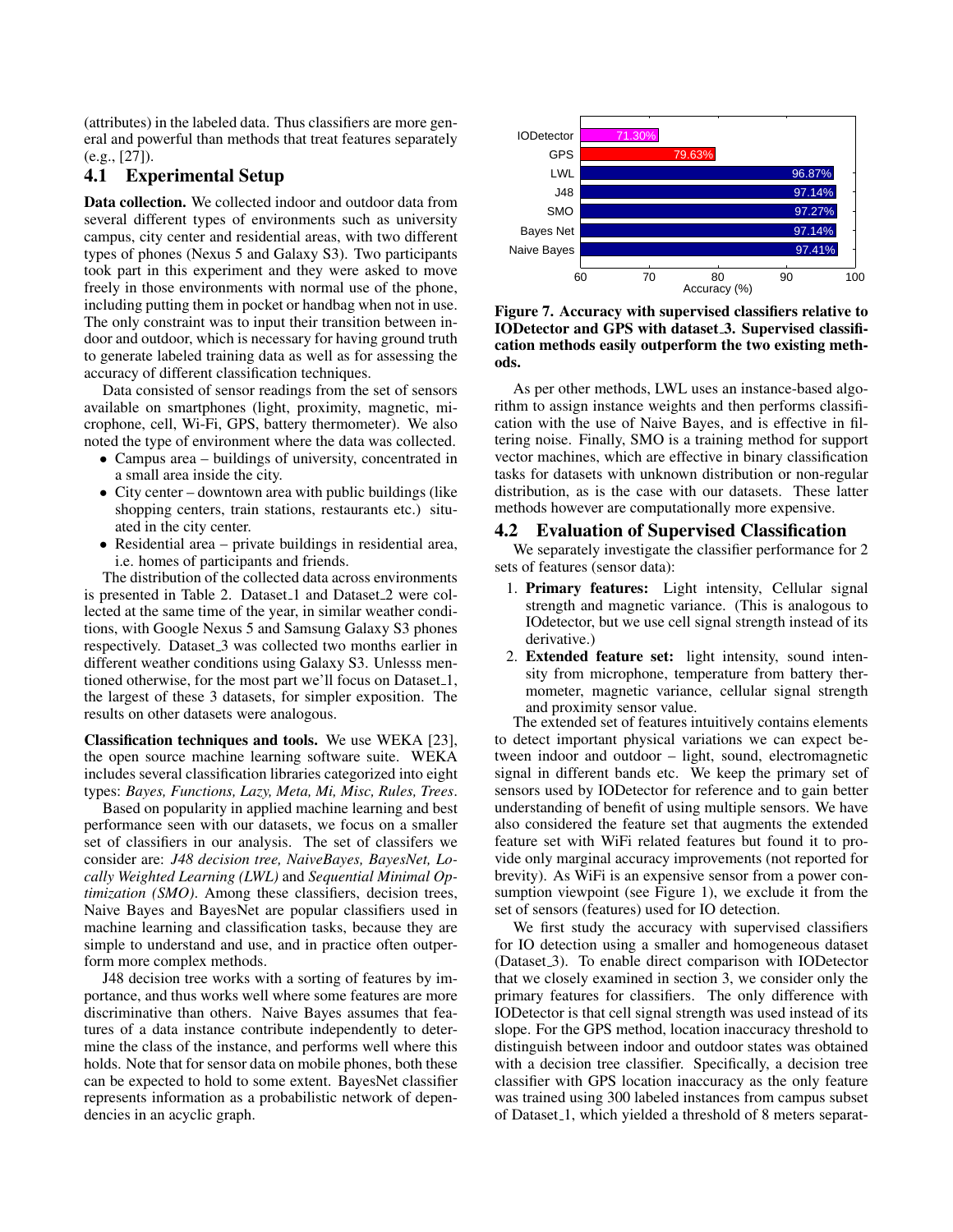| <b>Dataset</b>        | Campus Area   City Center |     | <b>Residential Area</b> |
|-----------------------|---------------------------|-----|-------------------------|
| Dataset_1             |                           | 337 |                         |
| Dataset <sub>-2</sub> | 1047                      | 552 | 305                     |
| Dataset <sub>-3</sub> |                           |     |                         |

Table 2. Number of instances in each dataset collected from various environments.



Figure 8. Accuracy with supervised classification on the larger and diverse dataset<sub>1</sub> but *using labeled data for training from all environments*.

ing indoor and outdoor environments. Also note that in our implementation of the GPS method, all instances without a GPS fix after one minute are estimated as indoor.

Results presented in Figure 7 show that supervised classification techniques produce better detections of indoor/outdoor state than GPS based method and IODetector. While existing methods detect the environment with an accuracy of at most 80%, the use of popular supervised classifiers gives results approximately 97%.

Since our main concerning is multi-environment learning, we now tested supervised learning on dataset<sub>-1</sub>, which has data from all environments, with 10-fold cross validation over the whole dataset, and achieved accuracy typically over 90% (Fig. 8).

The results in Figure 8 are deceptive though, as the use of 10-fold cross validation implicitly means that labeled data for training the classifiers spans all the environments across which they are tested. It is impractical to ensure labeled data from all possible environments that a mobile user may encounter. What the results suggest, however, is that sensor data from mobile phones contains sufficient information that good detectors based on classification are possible, provided the training data is representative of the overall dataset. They also show that extended feature set is beneficial in most cases, though marginally.

What we actually need to verify is whether a classifier trained on labeled data from a subset of environments is effective when used for IO detection in a new previously unseen type of environment. We emulated this situation using dataset 1 by training the classifiers on one of the three environments and evaluating them on the other two for classifying indoor/outdoor states. The results of this experiment are presented in Figure 9. Quite clearly, the performance of supervised classification fails to transfer to unfamiliar environments, giving results well below 90%.

Environment Diversity The cause of this drop is the diversity inherent in the three environments as shown in Figure

10 (for some of the sensors). The main observations from the box plots in Figure 10 are:

- The dataset is diverse sensor value ranges (either indoor or outdoor) vary between environments, which makes it difficult to benefit from training on one environment in another environment.
- The value ranges overlap significantly.

These properties, which commonly hold in practice, make the classification problem harder, and in part is responsible for the poor performance of fixed threshold methods like IODetector as well as supervised classification. In fact, accuracy with IODetector for the diverse dataset 1 is a mere 35.74%, whereas GPS based method is relatively more robust providing an accuracy of 75.23%.

#### Main conclusions from supervised classification study:

- 1. Learning based classification produces substantially better results (with over 90% accuracy) than static detection algorithms.
- 2. Using more sensors or features typically produces better classification. Henceforth, we will focus on the case with extended set of features.
- 3. Removing WiFi features generally causes a drop in accuracy, but not by a significant amount.
- 4. Supervised learning on one environment does not translate to unfamiliar environments.

These results are promising: they show that sensor signal data contains enough information to effectively discriminate indoor vs. outdoor. But they also imply that we need a more adaptive method that can continue to automatically learn the properties of new environments. We will investigate such methods in the next section.

## 5 Robust Indoor-Outdoor Detection with Semi-Supervised Learning

We now look at ways to continuously improve our learning system while the phone is used across different environments. We need a method that can continue to learn in a new environment but without the need to involve the user to gather ground-truth indoor/outdoor state information (for labeling training data).

Semi-supervised learning [29] is such an idea: using the available "unlabeled" data to improve classification tasks when labeled data is scarce or expensive, as it is the case for the IO detection problem.

We consider three different ways of learning from unlabeled data: (1) *clustering* which tries to group completely unlabeled data, then associate class labels to groups using small amount of labeled data; (2)*self-training* where a classifier built from some labeled data, tries to learn subsequently from its own outputs on unlabeled data; and (3) *co-training* where multiple classifiers learn from each other's outputs.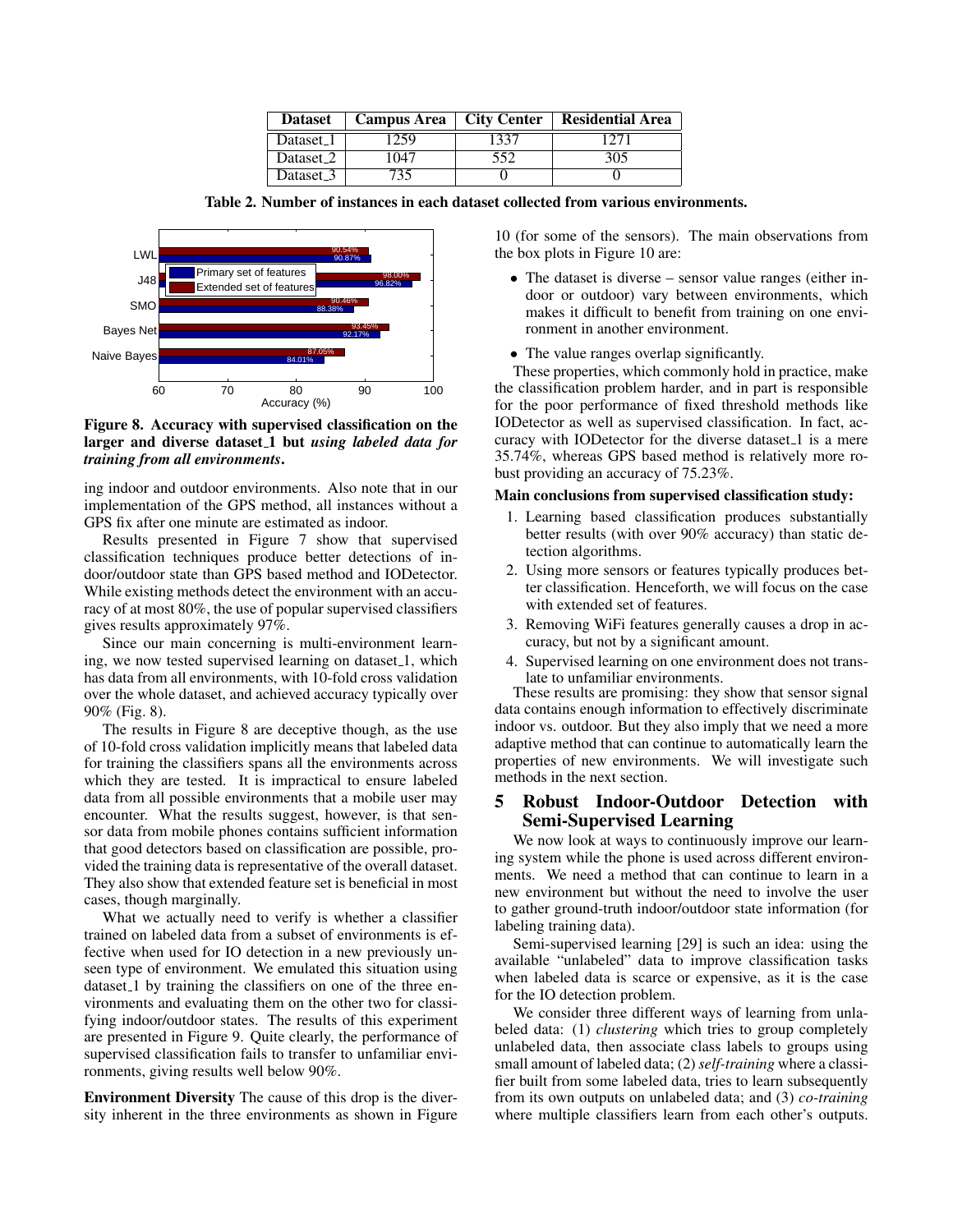

Figure 10. Between different types of environments (campus, city, home) and indoor/outdoor in dataset 1, data is diverse. The red lines correspond to the median values. The whiskers on the top and below the boxes correspond to the maximum and minimum values respectively, without the outliers. The boxes show the upper and lower quartiles.



Figure 9. Accuracy with supervised classifers when training and evaluation on different environments using dataset<sub>-1</sub>.

These methods fall under the category of *semi-supervised* learning since they make use of both labeled and unlabeled data, and we show in the following that in fact these methods work well for indoor-outdoor detection. See [28] for a survey of semi-supervised learning techniques.

#### 5.1 Cluster-then-Label

Clustering methods (also sometimes referred to as unsupervised learning) group input data points into subsets of similar items. Clustering methods do not need any labeled data, and are thus useful in uncovering unsuspected pattern/structure in the data. See [13] for more discussion of clustering. However, when clustering is applied for classification problems, the absence of any supervision might result in wrong association between clusters and classes. This is where some (even if small) amount of labeled data can help. We are essentially referring to a semi-supervised learning method called "Cluster-then-Label" [29]. This method works in two steps. In the first step, all available data instances are clustered using a clustering technique (e.g., K-Means). In the second step, labeled data instances within each cluster are used to train a supervised classifier (e.g., Naive Bayes) which is then used for inferring the class labels of remaining instances of each cluster. In other words, classification is done using a set of supervised classifiers (one per each cluster).

We evaluated this cluster-then-label method considering two different clustering algorithms (K-Means and Expectation Maximization (EM)) and three different supervised classification techniques (Naive Bayes, LWL and J48 decision tree). We use dataset 1 for this evaluation. Specifically, we use the whole dataset<sub>1</sub> with around 3000 data instances and spanning three different environments (campus, city, home); of these, 300 instances taken from one of the environments (campus) make up the labeled data. Results from this investigation are presented in Figure 11 which shows detection accuracies in the region of 70%. This result, while confirming the earlier observation from supervised classification that there is some information in the data to aid classification, also indicates that the cluster-then-label method cannot effectively learn across environments.

#### 5.2 Self-Training

We now consider another semi-supervised learning method called self-training. In this method, a classifier is first built with the available labeled data using a standard supervised learning technique (e.g., Naive Bayes, decision tree). Afterwards, as the system generates class labels for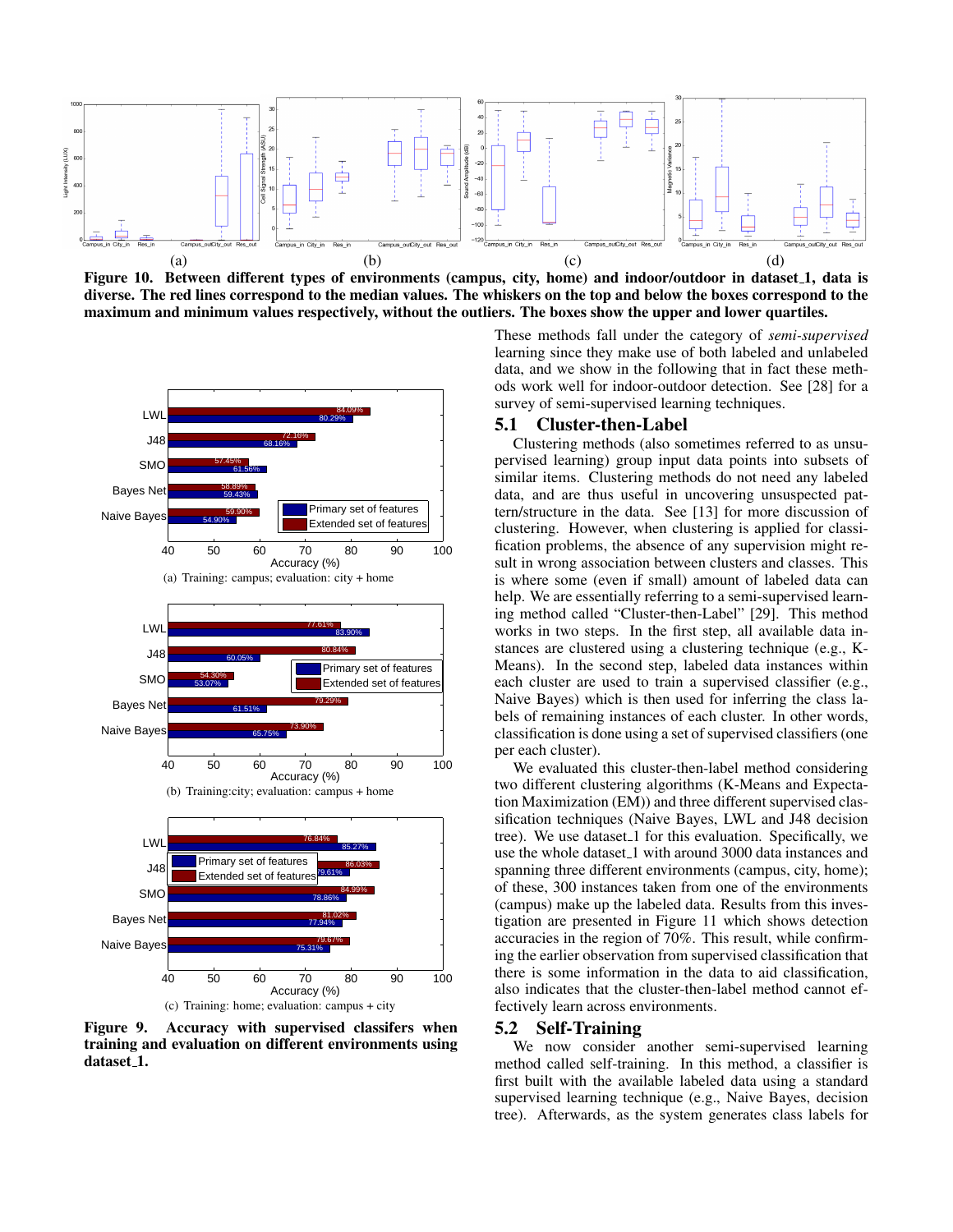

Figure 11. Indoor-outdoor detection accuracy with cluster-then-label method. Performance not good enough for our problem.

new unlabeled input, these output labels are used to re-train the classifier. The idea is illustrated in Figure 12. The classifier thus attempts to learn over time as it incorporates more data into its model. More detailed discussion can be found in [4, 28].



Figure 12. Self training. The output of the classifier is treated as labeled data to build improved classifier.

We applied this strategy with different classifiers and the extended feature set, and using dataset<sub>1</sub>. In each case, we trained the initial classifier on labeled data from one particular environment, then let it self-train with some unlabeled data from the unfamiliar environments. The evaluation was done on the remaining instances from the unfamiliar environments in the dataset.

We found (Table 3) that compared to the previous clustering based method accuracy improves only by around 5% in most cases and the best performance is  $\sim$  90% in one case, but usually lower. Thus self-training does not perform to the levels we would like.

#### *5.2.1 Online learning with a ground truth provider*

We need to know if the failure of self training to learn from unlabeled data is simply due to its own created labels being *unreliable* or due to some more complex reason related to the nature of the inaccuracy.

We investigate this issue using *unreliable ground truth provider (UGP)*; it is built using our manually obtained ground truth information in our datasets<sup>4</sup>. UGP works as follows: it returns the correct label with a specified probability *p*, and with probability  $1 - p$  it returns the incorrect label. After building the initial classifier with labeled data as also done in self-training, we let it continue to train on a small set of data labeled probabilistically by the unreliable ground truth provider. The results are shown in Figure 13 as a function of the probability *p*.



Figure 13. Accuracy using unreliable ground truth provider (UGP) on dataset 1. 300 correct labels for initial training from a training environment, 1000 unreliable labels with probability *p* from other environments, and rest for evaluation; averaged over all training environments. Results show very good performance even with small values of *p* ∼ 0.65 to 0.80.

Even with a very unreliable ground truth provider – one that gives correct labels only 65 to 80 percent of the time, the results are very good at about 90% or more. But self training fails to get comparable results with an underlying classifier that produces the similar quality of data.

The quality of ground truth provider output that distinguishes it from the classifier output in that its unreliability is completely random, and therefore *unbiased*, while the classifier output suffers from biases.

Thus, if we can find a source of probabilistically labeled data other than the classifier's own output, we may be able to get better results as that source and the classifier would not then have same biases. This observation naturally takes us to the next semi-supervised learning method we investigate.

#### 5.3 Co-Training

Co-training [2] is a method where we use 2 classifiers in parallel to improve predictions. The classifiers work with different features (sensors) to gain different perspectives and uncover different patterns. Each data instance is classified by the two different classifiers and the result with higher confidence is used to retrain and improve both classifiers<sup>5</sup>. The idea is shown in schematically in Figure 14. See [28, 4, 2] for more details on co-training.

As we concluded in the previous subsection, IO classification methods can do well even with erroneous input, provided the error in the input does not have the same bias as the classifier itself. Co-training is a natural choice for such input. We hypothesize that classifiers working with different sets of features (sensors) may be able to complement each other in online training of indoor-outdoor classification system.

#### *5.3.1 Feature ranking and selection for co-training*

In building the two classifiers for co-training, it is important to balance the feature sets in terms of quality. Some features like cellular signal or light are clearly good predictors of indoor/outdoor state, while features like magnetic variance and proximity sensor value are not so effective. Each classifier needs to have its fair share of effective features to

<sup>&</sup>lt;sup>4</sup>This is unrealistic in practice. We are using this ground-truth information simply to understand the shortcomings of self-training.

<sup>5</sup>Co-training refers to the general idea of two classifiers learning from each other. The implementation can have many variations. See the cited references.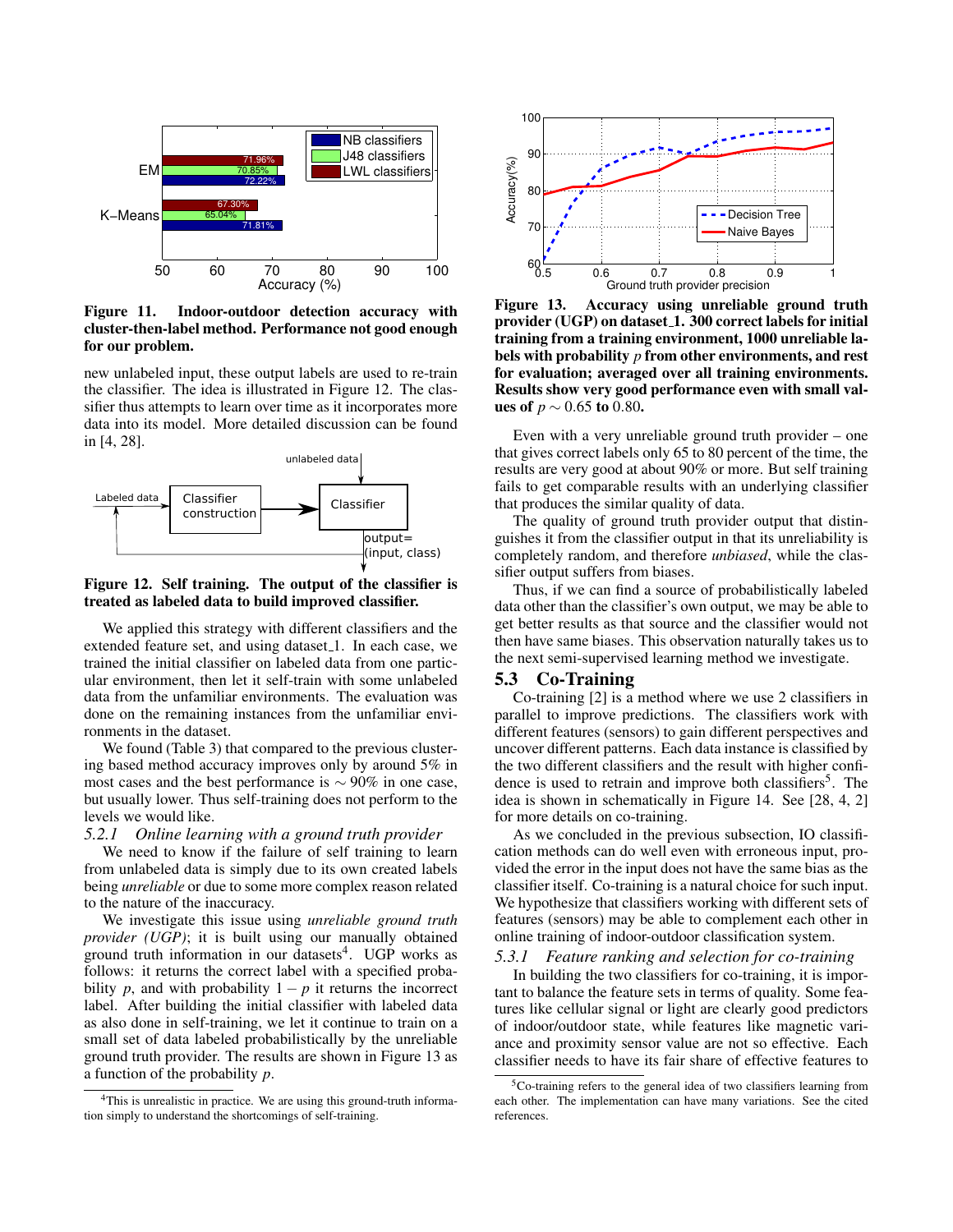| <b>Classifier</b> | <b>Environment</b> | Accuracy $(\% )$ | Accuracy $(\% )$ | Accuracy $(\% )$ | Accuracy $(\% )$ | Accuracy $(\%)$ |
|-------------------|--------------------|------------------|------------------|------------------|------------------|-----------------|
|                   | Unlabeled data     | 100              | <b>200</b>       | 300              | 400              | 500             |
| <b>NaiveBayes</b> | home+city          | 76.6             | 76.83            | 76.91            | 79.16            | 82              |
|                   | campus+city        | 75.58            | 75.58            | 75.58            | 77.91            | 80.58           |
|                   | campus+home        | 89.4             | 92.3             | 92.5             | 91.5             | 92.3            |
| J48               | home+city          | 77.16            | 77.16            | 77.16            | 79.5             | 82.16           |
|                   | campus+city        | 75.58            | 75.58            | 75.58            | 77.9             | 80.58           |
|                   | campus+home        | 79.16            | 80.25            | 81.91            | 79.16            | 80.58           |

Table 3. Self-training accuracy performance with the indicated environments being the ones from which the unlabeled data come from, while labeled data was taken from the other (third) environment. The number of labeled data is 300 in all cases, the number of unlabeled data varies as shown, and a separate set of 1200 instances (drawn equally from all environments) are used for evaluation in all cases. Self training makes some improvement, but not enough.



Figure 14. Co-training with 2 classifiers operating with different feature sets. The higher confidence classification for each data is used as the training label to improve classification.

produce meaningful results. We analyzed the features in consideration with respect to different machine learning techniques and ranked them according to effectiveness. This was done using tools provided in WEKA for attribute selection based on different classification techniques. The rankings are shown in Table 4.

| Rank | Naive Bayes          | <b>SVM</b> Attribute |  |
|------|----------------------|----------------------|--|
|      | precision            | Evaluation           |  |
|      | light intensity      | cell signal strength |  |
| 2    | sound amplitude      | battery temperature  |  |
| 3    | time of day          | light intensity      |  |
|      | proximity            | sound amplitude      |  |
| 5    | cell signal strength | time of day          |  |
|      | battery temperature  | proximity            |  |
|      | magnetic variance    | magnetic variance    |  |

Table 4. Ranking of features by their importance with different methods.

We then split the features into disjoint pairs of sets, and assign them to underlying classifiers of co-training method as shown in Table 5. Note that for each ranking of features (Naive Bayes or SVM), we have a different distribution of features to classifiers, which are comparatively evaluated shortly.

#### *5.3.2 Evaluation of co-training*

We evaluate the co-training method described above using dataset 1 as follows. We choose 300 labeled instances from

| Naive Bayes based selection |                           |  |
|-----------------------------|---------------------------|--|
| Classifier 1                | Classifier 2              |  |
| light intensity, time of    | sound amplitude, cell     |  |
| the day, proximity value,   | signal strength, magnetic |  |
| battery temperature         | variance                  |  |
| <b>SVM</b> based selection  |                           |  |
| Classifier 1                | Classifier 2              |  |
| cell signal strength, light | battery temperature,      |  |
| intensity, time of day,     | sound amplitude, mag-     |  |
| proximity value             | netic variance            |  |

Table 5. Assignment of features (sensors) to co-training classifiers with the two different feature ranking methods.

the campus environment for initial training of the two underlying classifiers. Then we take 1000 unlabeled instances from the other two unfamiliar environments. Each such unlabeled instance is classified using the two classifiers and the higher confidence classification of the two is taken as the "label" for online automatic re-training of both classifiers. This process is repeated for each unlabeled instance. The classiefers system so built are then evaluated using a separate set of 1200 instances in the dataset with equal representation from all environments.

Figure 15 shows the results of this approach. Clearly, co-training performs better than self-training with the right choice of classifiers. Naive Bayes and J48 decision tree outperform the others, with Naive Bayes providing more than 90% accurate detections with both distributions of features, and better accuracy with SVM based feature ranking.

## 5.4 Learning Curve

To get a better insight on the process of learning with cotraining that was found to be effective, we looked into the learning curve showing the improvement of classifier performance with increasing labeled/unlabeled data. We focus on Naive Bayes classifers and SVM based feature ranking, the combination that provided the best accuracy results overall. Like before we report results only for dataset\_1.

First we look at the impact of unlabeled data. We take the two classifiers in co-training that are initially trained with 300 labeled instances from campus environment, then vary the number of unlabeled instances taken from the three environments in the following order: first 500 instances from home environment, next 500 instances from campus and the last 500 instances from city environment. Figure 16 shows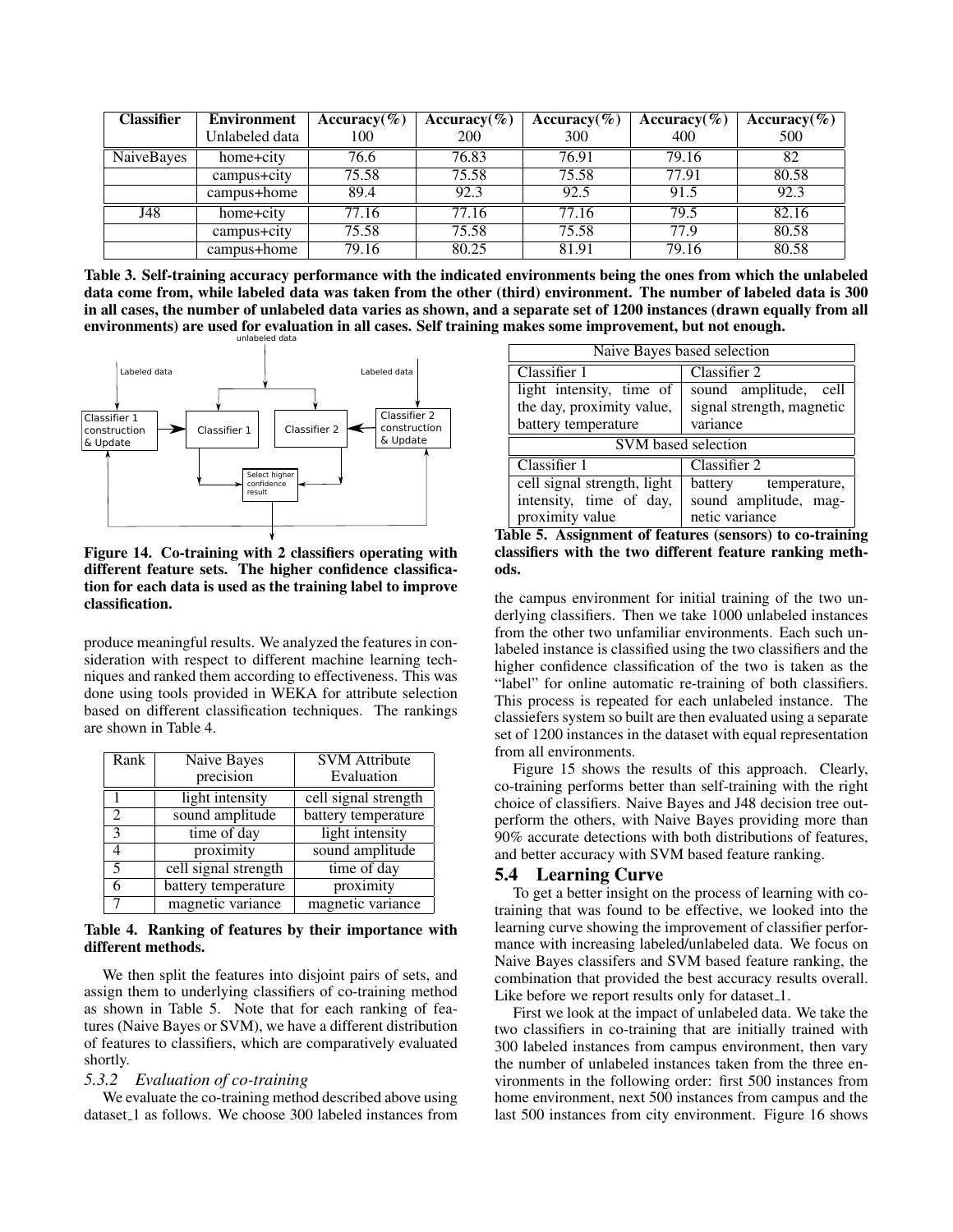

(a) Naive Bayes based ranking/distribution of features





Figure 15. Co-training of two classifiers working with different sets of features. Initial training of the two classifiers was done with 300 labeled data instances from the campus environment, then co-training on 1000 unlabeled instances from the other two environments; evaluation was done using a separate set of 1200 data instances equally drawn from all environments. NB in the plots refers to Naive Bayes classifier. Co-training produces better performance than self-training, with Naive Bayes classifiers and SVM based ranking/distribution providing best results – accuracy around 93%.

the resulting learning curve from using a separate but identical 1200 instances taken from all three environments for each data point (number of unlabeled instances) on the xaxis. We clearly see the learning of the co-training model in action, especially in the final third of data points. With unlabeled data from home environment (initial part), learning is modest as we found most of the data from this environment is from indoors. The middle part of the graph shows a somewhat flat learning curve as there is not much more to learn from unlabeled campus data beyond what is already learned from labeled campus data used for initial training. Ultimately, the co-training model achieves an accuracy over 90% after seeing sufficient unlabeled data from all different environments.



Figure 16. Learning curve of co-training as a function of number of unlabeled instances.

Next, we look at the impact of labeled instances on the accuracy performance of co-training in Figure 17. For this, we vary the number of labeled instances (from campus environment) and for each data point (on the x-axis in Figure 17) we use the same 1000 unlabeled instances from other two environments and 1200 instances evaluation set as in section 5.3.2. We see that after about only around 50 labeled instances, co-training model accuracy improves rapidly and stabilizes to peak levels. This suggests that a fairly small amount of labeled training data is needed up front for the co-training method to function effectively.



Figure 17. Learning curve of co-training as a function of number of labeled instances.

#### 5.5 Learning across Devices

Till now we have evaluated learning methods using dataset<sub>1</sub> which was all collected with one type of phone (Nexus 5). In practice, it will be useful to have a method that operates well across different phone device types. For example, a developer can train and deploy a detection system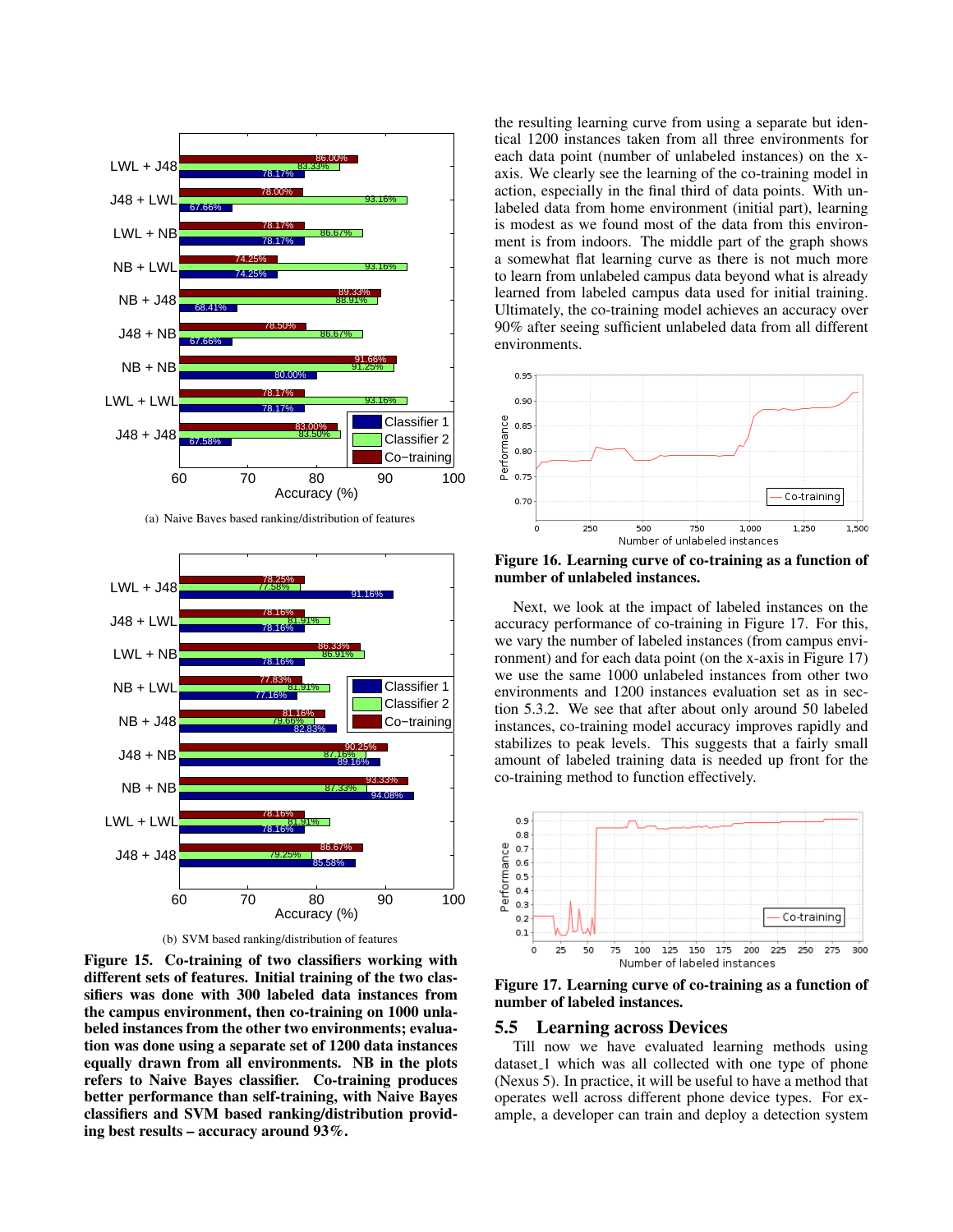using their own devices, while users may run it on different devices with possibly different sensor characteristics.

For evaluation of co-training across devices, we consider the following experiment setup. For initial training of classifiers, we use the labeled data from one environment (city) collected on one phone, then we conduct the remainder of co-training and testing on data collected from the same city environment but using a different phone. The results in Figure 18 show that co-training can successfully learn across devices, with a small drop in performance (compared to learning on the same device) due to different make and qualities of sensors on different phones.



Figure 18. Performance of co-training across devices. We used the SVM based feature ranking. Naive Bayes classifiers again provide the best accuracy.

## 6 Co-Training based IO Detector: Implementation and Evaluation on Phone

A context detection service needs to have fast response time, and needs to be lightweight – both in terms of sensing energy requirements and computational needs. It also needs to have fair degree of accuracy. While perfect accuracy may not be possible, we would like its output to correspond to our expectations most of the time. As we saw above, a major challenge in accurate context detection is variability in sensor signal characteristics across environments, and thus context detection needs to be adaptive and continue to learn in new environments that it encounters.

The results from the previous sections show that such an efficient, accurate and adaptive IO detection system can be built based on semi-supervised learning, and co-training in particular. Co-training produces excellent results without using expensive sensors like GPS and WiFi. Using only the lightweight sensors makes the system energy efficient. It is stateless and also does not require derivative based transition detections such as rate of drop of cell signal strength at the transition from outdoor to indoor. As discussed before, derivatives tend to be susceptible to noises and the need to detect transitions force services to run all the time. Instead, by using only current sensor values to detect purely the states and not transitions, our service can return results on demand<sup>6</sup>. The IO detection service based on our approach can thus turn off the sensors and sleep most of the time. When some other application requests indoor-outdoor context information, the service can wake up and go back to sleep immediately after returning results.

#### 6.1 Efficient Implementation via Incremental Learning

We saw that the use of Naive Bayes classifiers with features partitioned according to the SVM ranking is the most effective configuration of co-training. As it turns out, this is also an ideal option from an implementation perspective. Bayesian classification is extremely efficient and can be done in constant time once the classifier has been trained (since we have a constant number of sensors). In classical bayesian classifiers for discrete parameters [13], it is trivial to design an incremental version that updates the probabilities of the variables on each input. For real valued data such as sensor readings, it is possible to discretize the values into suitably sized bins and apply Naive Bayes as usual. Alternatively, we can maintain gaussian distributions for each sensor for each class and obtain probabilities from these distributions [18]. Since both mean and variance can be maintained efficiently for streaming data, this method can keep the parameters up to date using no additional storage and at constant computational cost per update.

We implemented our co-training based IO detector for Android smartphones, leveraging the WEKA implementation for updateable Naive Bayes using gaussian distributions. We successfully used this implementation on Samsung Galaxy S3 phone in a trace based evaluation emulating the offline setup used for co-training evaluation in section 5.3.2. We obtained 92.33% accuracy for the same setup but in online mode using our Android implementation. This result is compared with alternative methods in Figure 19. In the figure, IODetector (old thresholds) corresponds to the IODetector with thresholds provided by authors in [27]; the new thresholds variant, on the other hand, corresponds to the case where we use the same 300 labeled data instances used in section 5.3.2 to obtain a new set of thresholds using decision tree classifiers for each of IODetector features, just as we did for obtaining inaccuracy threshold for GPS based method (see section 4.2). We can see that re-tuning the IODetector thresholds helps but not much as any one set of thresholds do not guarantee good performance across diverse environments. Overall, we observe that our co-training provides the highest accuracy detection in comparison with existing methods including supervised classifier.



Figure 19. Accuracy comparison of co-training implementation on phone with alternative IO detection approaches.

Observe that co-training learns new environments quite

<sup>6</sup>Magnetic variance is the only feature that needs measurements over several seconds. But note that it is the least influential of features (Table 4), and in experiments we found that its removal does not change the results of Figure 15 in any significant measure.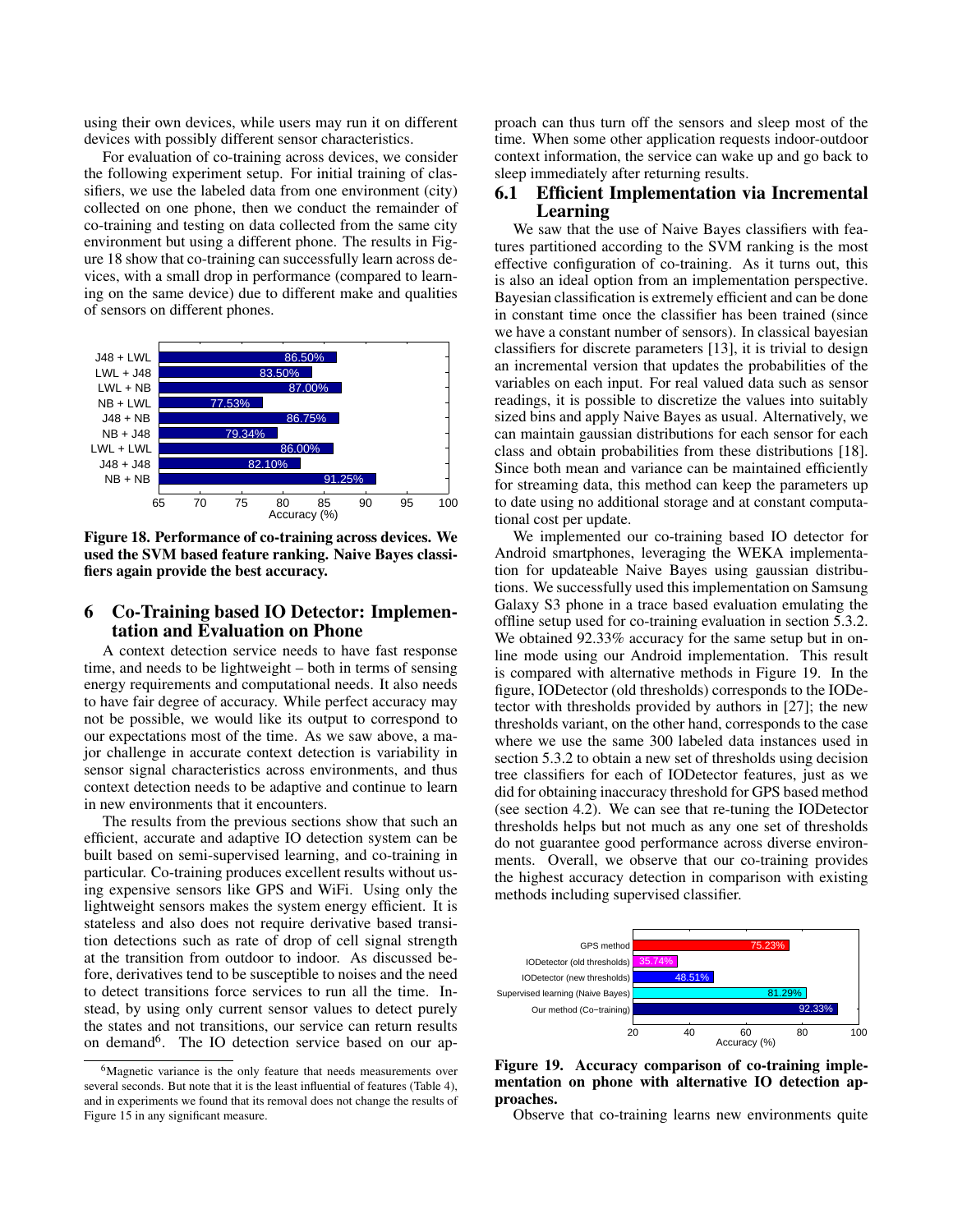rapidly and automatically without user involvement – using only a few hundred unlabeled data instances. For example, in Figure 15, it learns 2 new environments from 1000 unlabeled data points. Section 5.4 shows similar results. This implies that in general, we do not need to retrain our classifiers whenever a new unlabeled data instance becomes available. It will generally suffice to randomly record a small number of points to boost the classifier sufficiently for any environment where the user spends time. The feature of learning from few inputs further helps the energy efficiency of the algorithm. Since our method is capable of learning across devices, it is easer to deploy it – the developer can ship the software with the supervised training done on her device, while the software once installed on the user's device can continue to learn new environments through co-training.

#### 6.2 Power Consumption

We now study power consumption characteristics of our co-training implementation relative to GPS based method and IODetector. Like the accuracy comparison in the previous subsection, power consumption measurements were obtained using Galaxy S3 phone and with the help of Monsoon Power Monitor. We first evaluate the power consumption with these different methods for a one-time use, and then evaluate the energy cost of using them for use over a longer period (30 minutes).

IODetector power use. IODetector's power use sums up to about 121mW counting light sensor, the cellular interface and the magnetometer. The computation costs are negligible in comparison. IO detector keeps the sensors active continuously.

GPS Energy use per fix. We observed that the phone required between 5 seconds to 45 seconds to obtain a GPS fix outdoors, whereas indoors and close to the windows between 15 seconds and 1 minute if it can obtain one. On a set of 20 random outdoor measurements, the GPS obtains a fix in a median time of 12 seconds, whereas for the indoor case in 25 seconds. The GPS uses 379.94mW for continuous scans, therefore obtaining a GPS fix outdoor for the median case would require 4559.28 mJoules. In the optimist view that the GPS obtains a fix indoors, the energy required for the median case is 9498.5 mJoules. Computation costs are negligible – simply comparing the measured location inaccuracy against a threshold.

Co-training energy use per estimation. For our implementation with Co-training the power consumption of all sensors sampling for one second is one average 136mW (light, microphone, cell, proximity sensors and battery thermometer), whereas for the magnetic sensor which samples for 10 seconds is 60mW. Thus, cost of sampling the sensors is 736mJoules.

Co-training method requires additional costs for computation. Inferring the state consumes 192mW for 0.01 seconds, increasing the cost of estimating a state by 1.92 mJoules. Note that the energy consumed for this operation is dominated by preparing the measured sensor values (features) in a form that WEKA requires (as our implementation of co-training reuses WEKA code for updateable Naive

Bayes); this could be drastically reduced by a clean-slate implementation. Updating the classifiers incurs marginal energy consumption, in essence changing just a few variables in the model of the two classifiers, the means and the standard deviations. In total, the energy consumption for estimating a single state is 738mJoules

We also evaluated the one time preprocessing cost of the initial training of the classifier. It took about 11.4 seconds to train the classifiers at an average cost of 915.76mW, thus taking 10.35 Joules. This covers the costs of reading the training file, parsing it, initializing the classifiers and training them, and is dominated by the first two costs.

Continuous use over 30 minutes. IODetector needs to operate continuously to detect the state, since its cellular component detects only transitions. The other two methods (using the GPS inaccuracy and our implementation with Cotraining) are stateless, meaning they can operate just when they are needed. For continuous estimation, stateless services can be activated periodically. The overall energy use will depend on the periodicity of this sampling.

Based on the energy requirements measured above, we present in Figure 20 the energy consumption of these three methods over a 30 minute period for different IO detection sampling intervals. IO detector runs continuously at 121mW, thus consumes a fixed 217.8 Joules in 30 mins. The energy use of GPS and co-training decreases with the increase in interval between invocations of IO detection service. For a sampling interval of 10 minutes, the energy consumption of the GPS is 13.6 Joules outdoors (and 28.5 Joules for the indoors case), while for the co-training it is lower at 12.56 Joules. We also observe that co-training is energy-efficient compared to other methods for any practical sampling interval.



Figure 20. Energy consumption comparison between cotraining and other methods for various intervals of IO detection service invocation. GPS based method is represented separately for outdoor and indoor (near window).

## 7 Case Study

A natural example of indoor-outdoor context aware power management is to reduce wasteful WiFi access point scanning. Mobile phones regularly scan the WiFi spectrum for available access points when disconnected from a network, even when the user is outdoor or traveling with no possibility of connecting to a WiFi network; this is possibly the most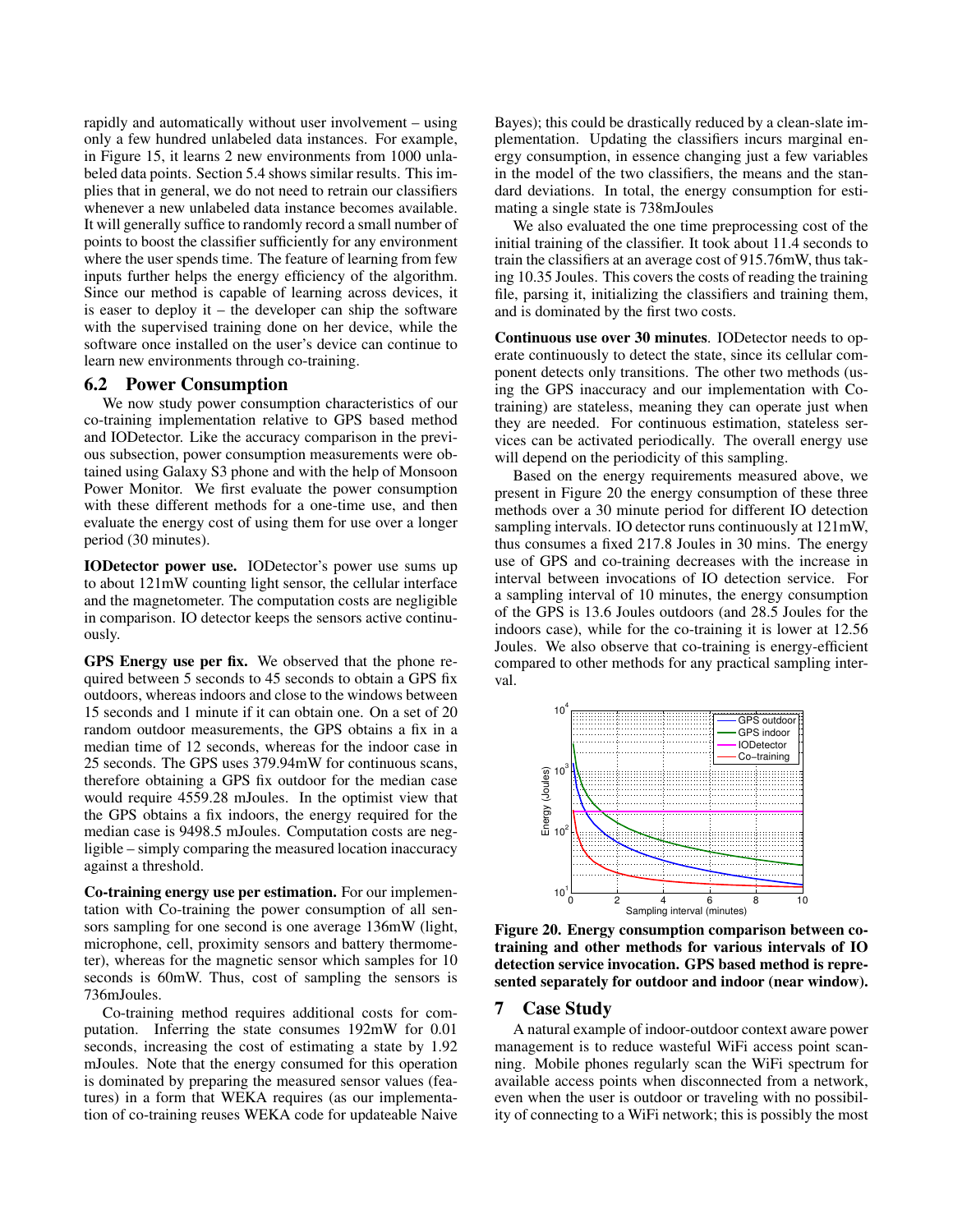significant contributor to battery drain if the user is not making any active use of the phone.

The power consumption of a Samsung Galaxy S3 while trying to associate to a network is shown in Figure 21. The power consumption for each scan is about 250 mW for approximately 3.3 seconds, repeated every 18 seconds (which is pre-set and unchangeable). To put this in perspective, let us compare with GPS power consumption. The power consumption of WiFi card to keep scanning for a network for 5 minutes is approximately the same as what GPS consumes when it tries to get a location fix continuously for a minute.



Figure 21. Power consumption of phone WiFi interface when searching to find a network to connect to by scanning the spectrum every 18 seconds.

Thus, switching off the WiFi interface while the user is outdoors and switching it back on when indoors can lead to significant power savings.

Evaluation. The scenario we considered was for our user to travel from her residence to the university campus during the regular hours of commute (9am and 5pm). The journey time between the two reference points was on average about 25 minutes and route spanned three different environments (residential, city and campus areas). Having learnt about these environments on first exposure to them, our cotraining method was able to reliably detect indoor-outdoor state in both these environments.

The detection service scanned the sensors once every 2 minutes. The magnetic sensor needs to run for 10 seconds to obtain variance results, while other sensors run for 1 second or less. The sensing power consumption with these scanning characteristics for an entire travel period, including the CPU energy consumption, is about 25.8 Joules. On the other hand, when the WiFi is on, it scans once every 18 seconds, consuming a total of 69.3 joules. Thus, by simply disabling the WiFi interface and scanning lower power sensors to detect an indoor environment, we make an energy saving of about 63%.

#### 8 Related Work

As mentioned at the outset, much of recent focus in context detection has been on location estimation, particularly in indoor environments. Techniques like WiFi fingerprinting has been developed over more than a decade for indoor localization. The advent of smartphones has led to use of other common sensors on phones (e.g., accelerometer, compass) to complement WiFi based localization, thereby enable more accurate, calibration-free and energy-efficient indoor localization. Examples include UnLoc [21], Zee [16] and others [11]. There is also some work on logical indoor localization exploiting phone sensors (e.g., SurroundSense [1]

makes combined use of camera, microphone and accelerometer).

The focus of outdoor location tracking research on the other hand has been to rely on GPS but to use it sparingly. As with indoor localization, various proposals take advantage of other phone sensors (e.g., accelerometer, compass, cellular interface) [26, 6, 14]. Systems like Sensloc [10] aim to go beyond raw physical location, in the spirit of Surround-Sense mentioned above, to provide information about places visited and paths traveled via combined and energy-efficient use of GPS, WiFi interface and accelerometer on phones. A related issue is dwelling detection, i.e., identifying when user is in a confined area (e.g., home, shop, office) but not necessarily stationary. Brouwers and Woehrle [3] present a study of dwelling patterns of users based on three different sensors (GPS, WiFi and phone's location service)

There has also been work on sensing other aspects of context with smartphones beyond location. Some research considers detection of device position (whether in pocket, handbag etc.). For example, [25] uses combination of light and proximity sensors on the phone to infer if it is in pocket, in bag or neither. For the same inference, a previous work [12] has considered different set of phone sensors and a machine learning based classification approach. Activity recognition is another issue that has received fair amount of attention. In [9], the authors present a system that leverages on-body sensors and user interface of smartphone for reliably detecting various daily user activities (e.g., walking, reading, working, eating). In an earlier work, Wang et al. [22] presented a hierarchical sensor management strategy for energy efficient sensing of mobile phone user activities. Somewhat related to activity recognition is the issue of detecting user's transportation mode (walking, traveling on bike, train, car, etc.). In [20], the authors present a system that fuses phone GPS and accelerometer data with GIS information to infer the user's transportation mode. More recently, a more energy-efficient approach that relies only on accelerometer data is presented in [8].

Coming to IO detection, the subject of this paper, several systems rely on low GPS confidence or inability to get a fix as a hint to infer that the user is indoors. In [17], the authors use such a GPS based indoor vs. outdoor hint in a wireless protocol architecture that adapts to different user contexts based on sensor hints. In [21] and [5], similar approach is used to bootstrap indoor localization systems. IODetector [27] takes a different approach, relying instead on light, magnetic and cell based sensor features. It includes an intermediate semi-outdoor state that is subjective and tricky to interpret/use in practice but has the positive effect of making the IO detection problem somewhat easier on suitably labeled data from a single environment. More crucially, IODetector uses fixed thresholds for sensor features to distinguish between indoors, outdoors and semi-outdoors, which as shown in the earlier sections can lead to inaccurate estimations when used across different environment and device types. UPCASE [19] is a context detection system that uses on-body sensors connected to the phone via Bluetooth, somewhat similar to [9]. It does activity recognition using a classifier based on various sensor features, also like [9].